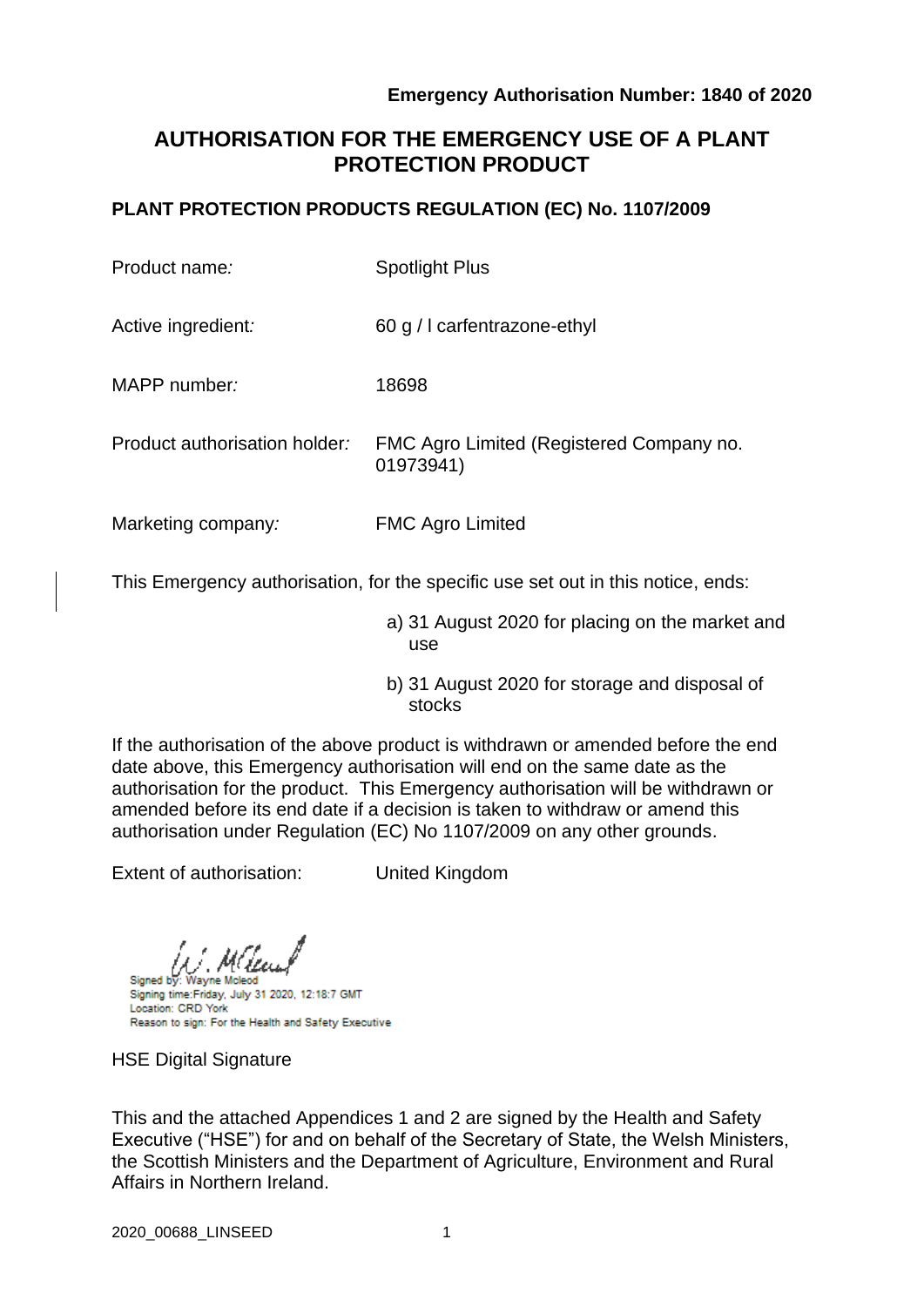Date of issue: 31 July 2020

# **EXPLANATORY NOTES**

- 1. This is Emergency authorisation number 1840 of 2020.
- 2. Application reference number: COP 2020/00688
- 3. Persons using the product to which this Emergency authorisation applies should acquaint themselves with and observe all requirements contained in the Regulation (EC) No 1107/2009, including the duty on the holder of any Emergency authorisation to notify information on potentially dangerous effects, a contravention of which is a criminal offence under those Regulations.
- 4. Neither the efficacy nor the phytotoxicity of the product for which this Emergency authorisation has been granted has been assessed and, as such, the user bears the risk in respect of failures concerning its efficacy and phytotoxicity.

#### **ADVISORY INFORMATION**

IMPORTANT: When applying this product under the terms of this Emergency Authorisation, comply with any resistance guidance or restrictions stated on the product label.

Total reliance on one pesticide will hasten the development of resistance. Pesticides of different chemical types or alternative control measures should be included in the planned programme. Alternating with different modes of action is a recognised antiresistance strategy.

This Emergency Authorisation relates to the use of 'Spotlight Plus' (MAPP 18698) as a desiccant for use on linseed for seed production only. Application is to be made once via a conventional hydraulic horizontal boom sprayer fitted with three star drift reduction technology in 300 to 450 L water per hectare.

The Emergency Authorisation will expire on 31 August 2020 and will not be renewed unless the following information is submitted:

- 1. Evidence to show that none of the treated crops was fed to humans or livestock.
- 2. Further information on how:
	- crops are to be identified for treatment,
	- use is to be limited and controlled.
- 3. Information on stewardship for monitoring and controlling the use of this product.
- 4. Monitoring data to show where, in what areas or counties of the UK, the product has been used, number of hectares treated in each area and on what basis the decision was made to spray.
- 5. Due to the major data gaps identified in the ecotoxicological data package: further data and risk assessments.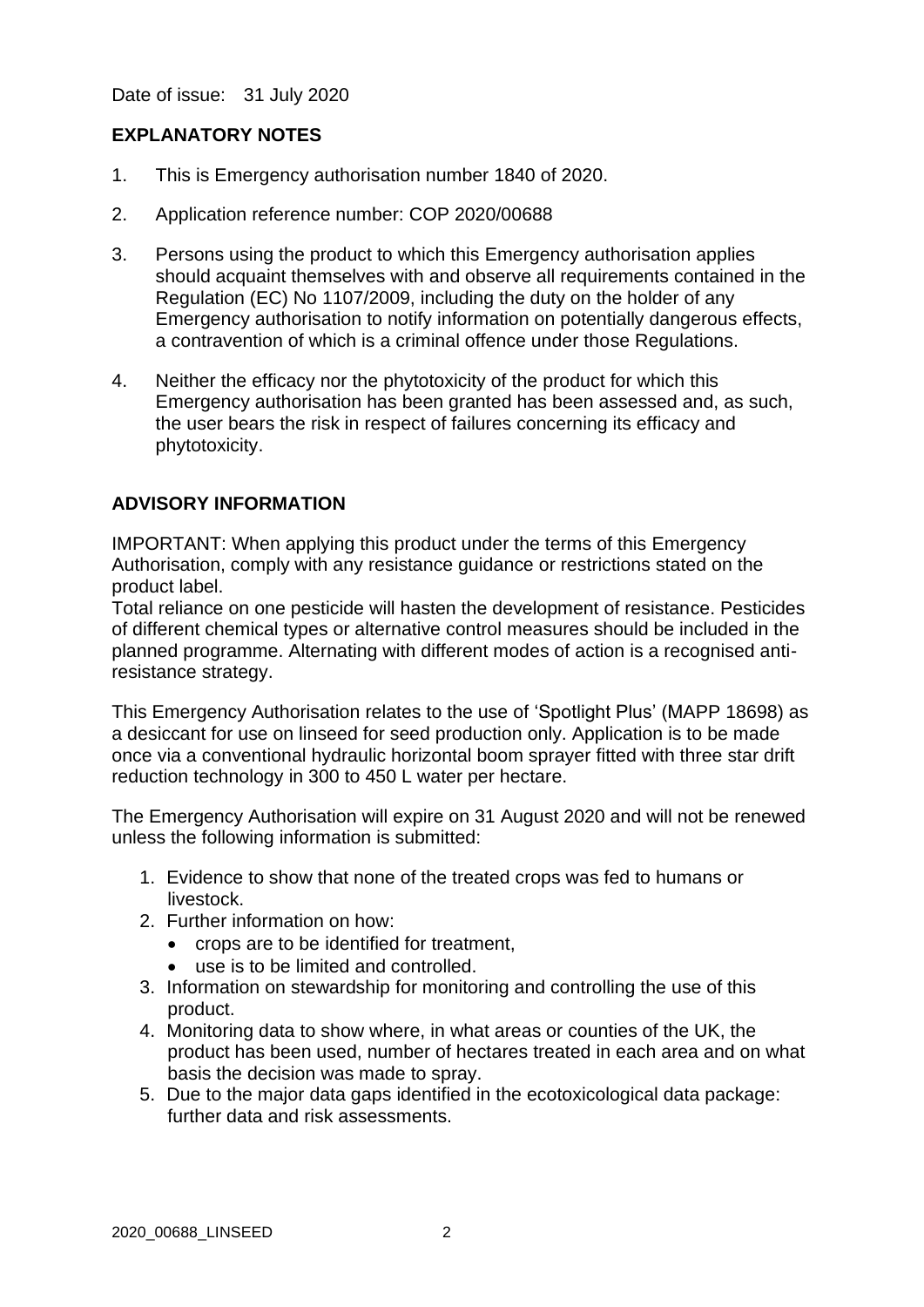# **APPENDIX 1: CONDITIONS OF EMERGENCY AUTHORISATION**

The conditions below are obligatory. They must be complied with when the Emergency authorisation occurs. Failure to comply with the following conditions will result in the withdrawal or amendment of the Emergency authorisation under Regulation (EC) No 1107/2009 and may result in other enforcement action, including prosecution. For the purposes of this Emergency authorisation only, the conditions and/or requirements shown below supersede any corresponding conditions and/or requirements set out on the label or otherwise provided for under the product authorisation **which would otherwise apply**.

#### **Use:**

#### Field of use: **ONLY AS A DESICCANT**

User: Professional

| Crops/situations:      | Maximum<br>individual dose:<br>(litres product /<br>ha) | Maximum total<br>dose: | Maximum<br>number of<br>treatments: (per<br>year) | Latest time of<br>application:                                                           |
|------------------------|---------------------------------------------------------|------------------------|---------------------------------------------------|------------------------------------------------------------------------------------------|
| Linseed (seed<br>crop) | 1                                                       |                        |                                                   | When pods are<br>fully ripe (BBCH<br>89) and 31<br>August in the<br>year of<br>treatment |

#### The following Aquatic Buffer Zones must be observed:

| <b>Crops/situations:</b> | Aquatic buffer   Comment:<br>zone distance<br>(metres): |                                                 |
|--------------------------|---------------------------------------------------------|-------------------------------------------------|
| Linseed                  | 18                                                      | see Environmental Protection Phrases 1<br>and 2 |

Operator Protection:

(1) Engineering control of operator exposure must be used where reasonably practicable in addition to the following personal protective equipment:

Operators must wear suitable protective clothing (coveralls) and suitable protective gloves when handling the concentrate.

(2) However, engineering controls may replace personal protective equipment if a COSHH assessment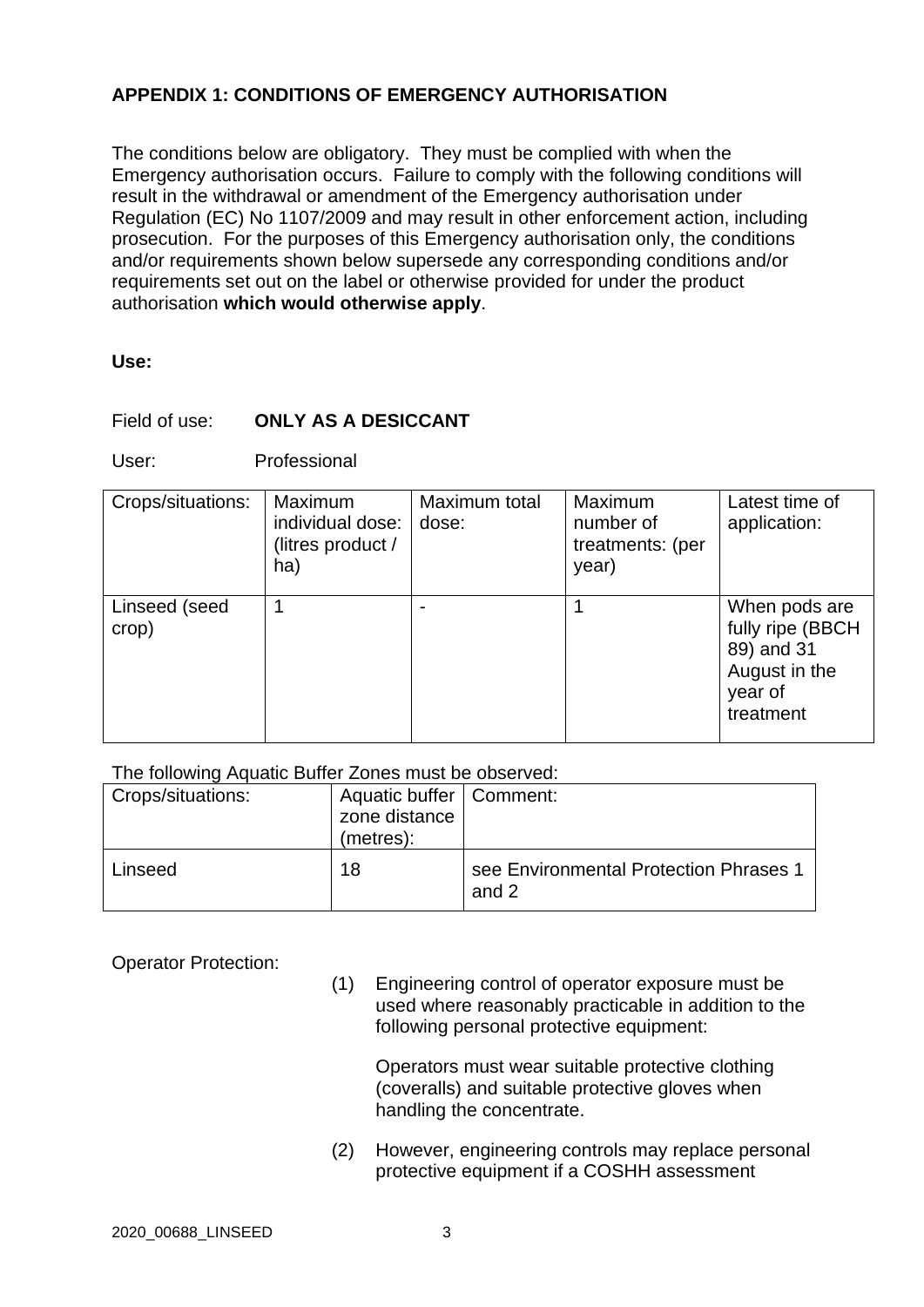shows that they provide an equal or higher standard of protection.

Environmental protection:

- (1) Horizontal boom sprayers must be fitted with three star drift reduction technology for all uses.
- (2) Crops/situations with >5m buffer zone:

Since there is a risk to aquatic life from use, direct spray from horizontal boom sprayers must not be allowed to fall within the distance specified for the crop of the top of the bank of any static or flowing waterbody or within 1m of the top of a ditch which is dry at the time of application.

Spray must be aimed away from water.

- (3) Buffer zones must be measured in accordance with the guidance set out in the booklet 'Local Environment Risk Assessment for Pesticides - Horizontal Boom Sprayers' available from HSE Chemicals Regulation Division's website and any amendments made to it.
- (4) The results of the LERAP must be recorded in written form and must be available for a period of three years for inspection to any person entitled to exercise enforcement powers under or in connection with the Plant Protection Products Regulations 2011 or the Plant Protection Products (Sustainable Use) Regulations 2012. (An electronic record will satisfy the requirement for a written record, providing it is similarly available for inspection and can be copied).
- (5) RISK TO NON-TARGET INSECTS OR OTHER ARTHROPODS. Avoid spraying within 5 m of the field boundary to reduce effects on non-target insects or other arthropods.
- (6) Extreme care must be taken to avoid spray drift on to non-crop plants outside of the target area.

Other specific restrictions:

- (1) This product must only be applied in accordance with the terms of this Emergency authorisation for the desiccation of linseed crops grown for seed production, the product label and/or leaflet.
- (2) This product must not be applied after 31 August.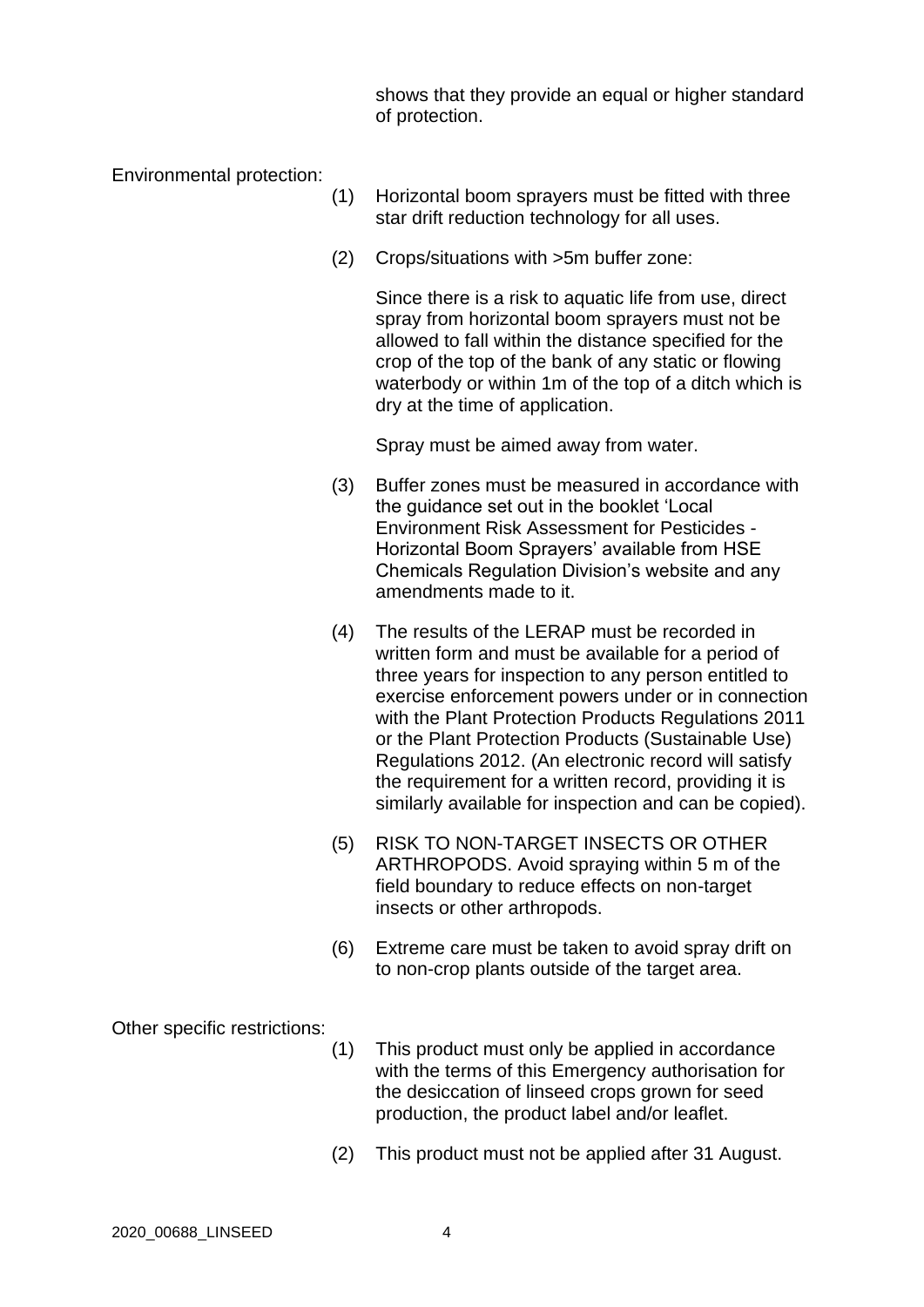- (3) This product must not be used on linseed crops that are destined for human or animal consumption.
- (4) This product must not be applied via hand-held equipment.
- (5) This product must only be applied by a conventional horizontal boom sprayer.
- (6) Buffer zones greater than 5m are NOT eligible for buffer zone reduction under the LERAP scheme.
- (7) Low drift spraying equipment must be operated according to the specific conditions stated in the official three star rating for that equipment as published on HSE Chemicals Regulation Division's website. These operating conditions must be maintained until 30m from the top of the bank of any surface water bodies.